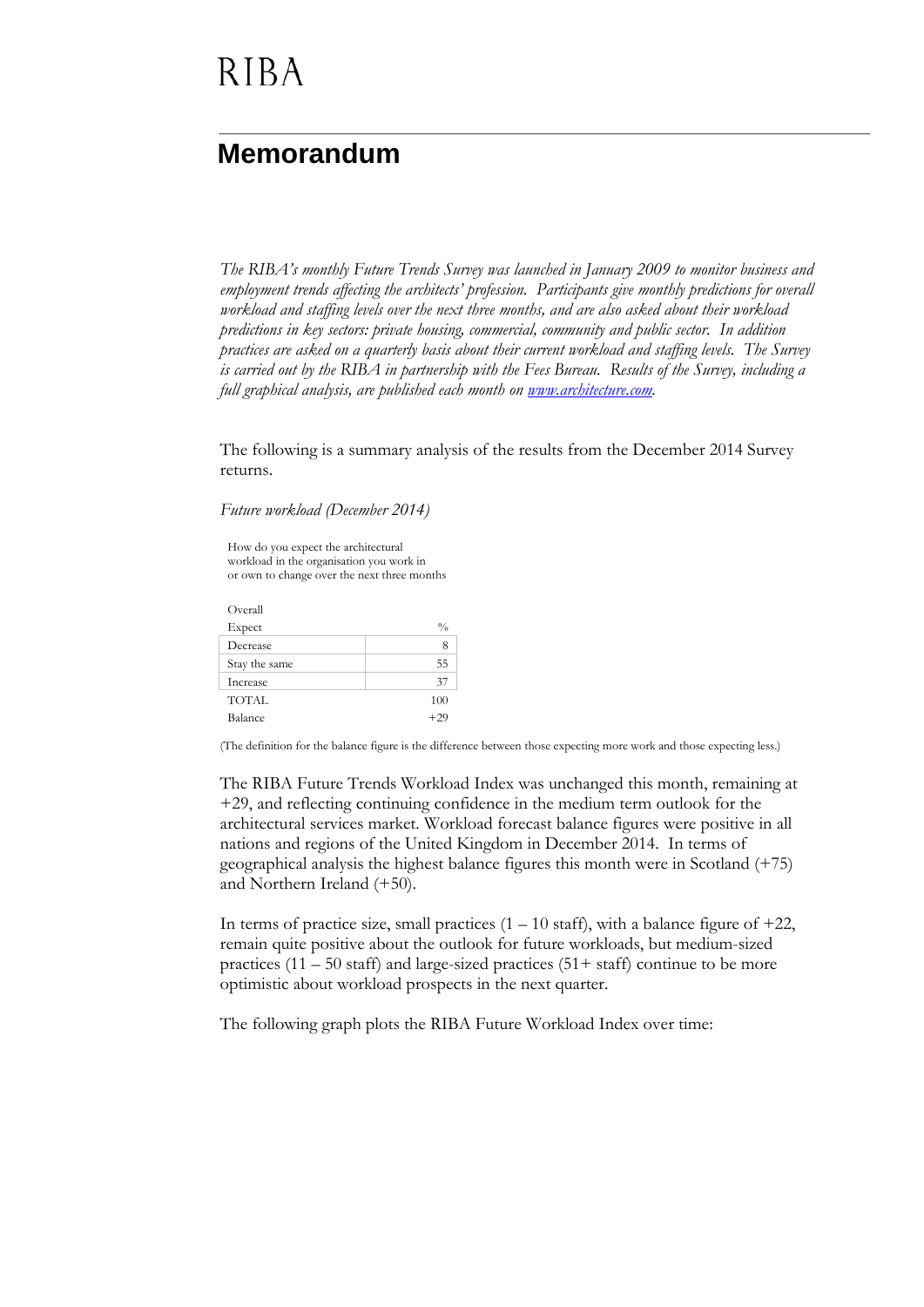### **Memorandum**



In terms of different work sectors, the private housing sector workload forecast fell back marginally to +25 in December 2014, down from +26 in November 2014. The private housing sector continues to be the most robust of our sector forecasts, supported by continuing historically low interest rates and the on-going Government *Help to Buy* schemes to assist home lending.

The commercial sector workload forecast lost a little of its recent momentum this month, falling back to +17 in December 2014 from +20 in November 2014. By contrast the public sector workload forecast (+7) and the community sector workload forecast (+6) both nudged up this month.

The following graph tracks the sector predictions in the RIBA Future Trends Survey over time: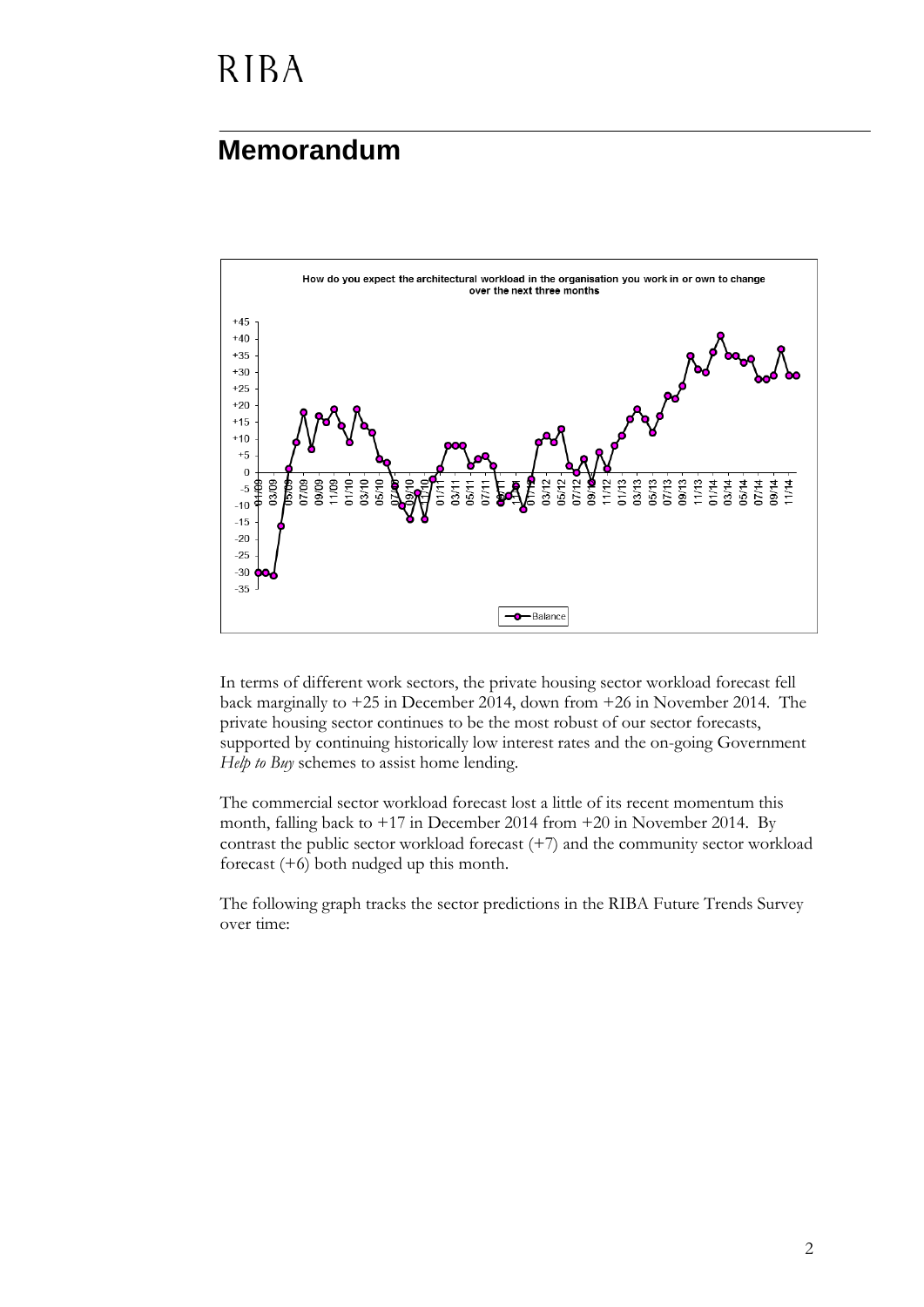#### **Memorandum**



*Future staffing levels (December 2014)*

How do you think the number of permanent architectural staff employed in your organisation will change over the next three months?

| Permanent Staff | 0/0   |
|-----------------|-------|
| Decrease        |       |
| Stay the same   | 81    |
| Increase        | 18    |
| TOTAL           | 100   |
| Balance         | $+17$ |

(The definition for the balance figure is the difference between those expecting to employ more permanent staff in the next three months and those expecting to employ fewer.)

The RIBA Future Trends Staffing Index increased to +17 in December 2014, up from +11 in November 2014, with just 1% of practices predicting a decrease in overall permanent staffing levels over the next quarter.

Medium-sized practices  $(11 – 50 \text{ staff})$ , with a balance figure of  $+47$ , and large practices (51+ staff), with a balance figure of  $+67$ , continue to be somewhat more confident about their ability to sustain higher staffing levels in the medium term than small practices  $(1 - 10 \text{ staff})$ , with a balance figure of  $+11$ .

The following graph plots the RIBA Future Trends Staffing Index over time: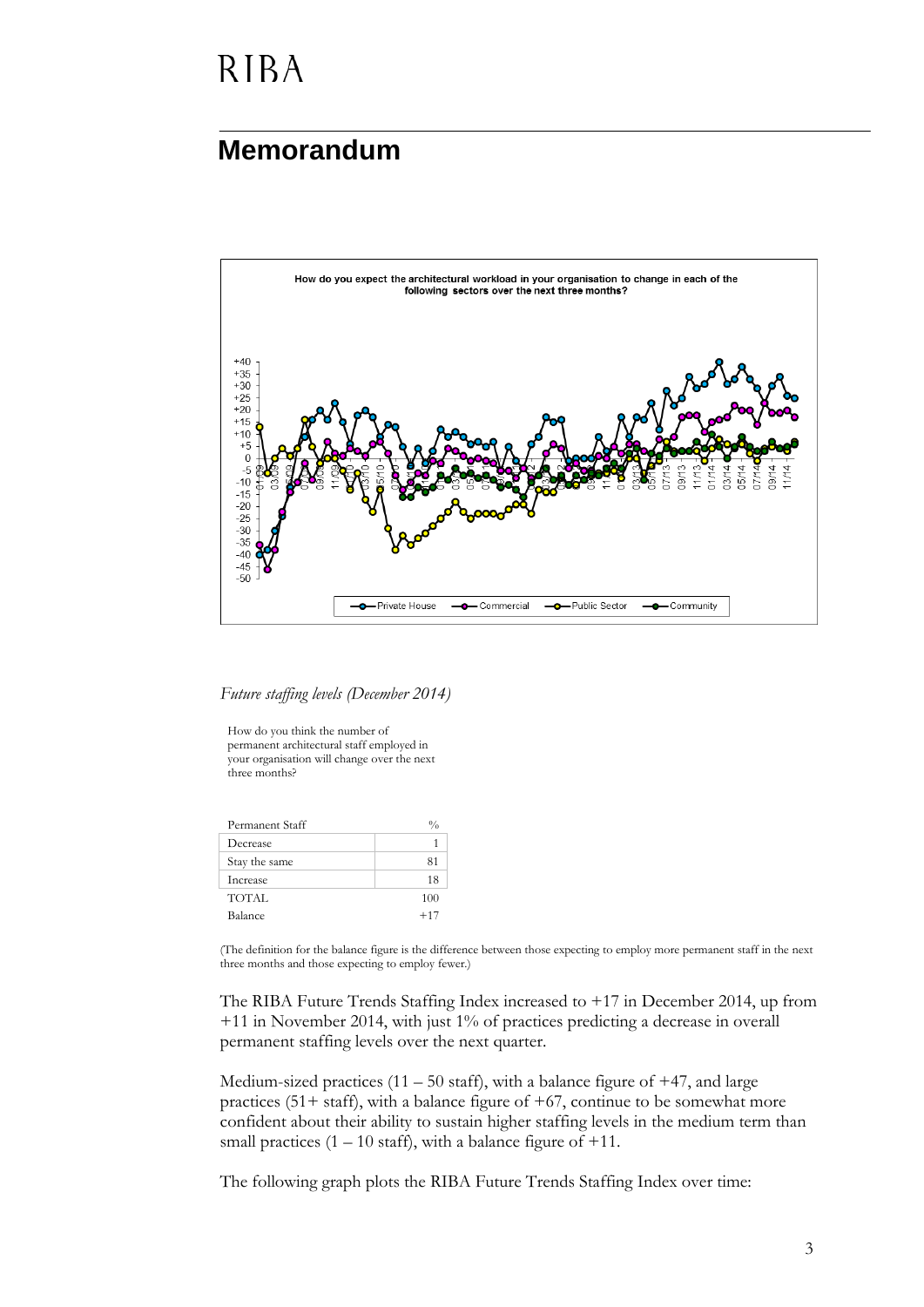### **Memorandum**



In December 2014, the percentage of our respondents reporting that they had personally been under-employed in the last month fell to just 9%, representing a new all-time low since our survey began in January 2009. This suggests that the amount of spare capacity within our practices is now reducing quite rapidly. Although there are clearly many macro-economic uncertainties ahead, given increasing workloads and reducing slack, the prospect for salaried architects going into 2015 appears better than it has been for a number of years.

The following graph illustrates over time the number of our respondents reporting that they had been under-employed in the last month: